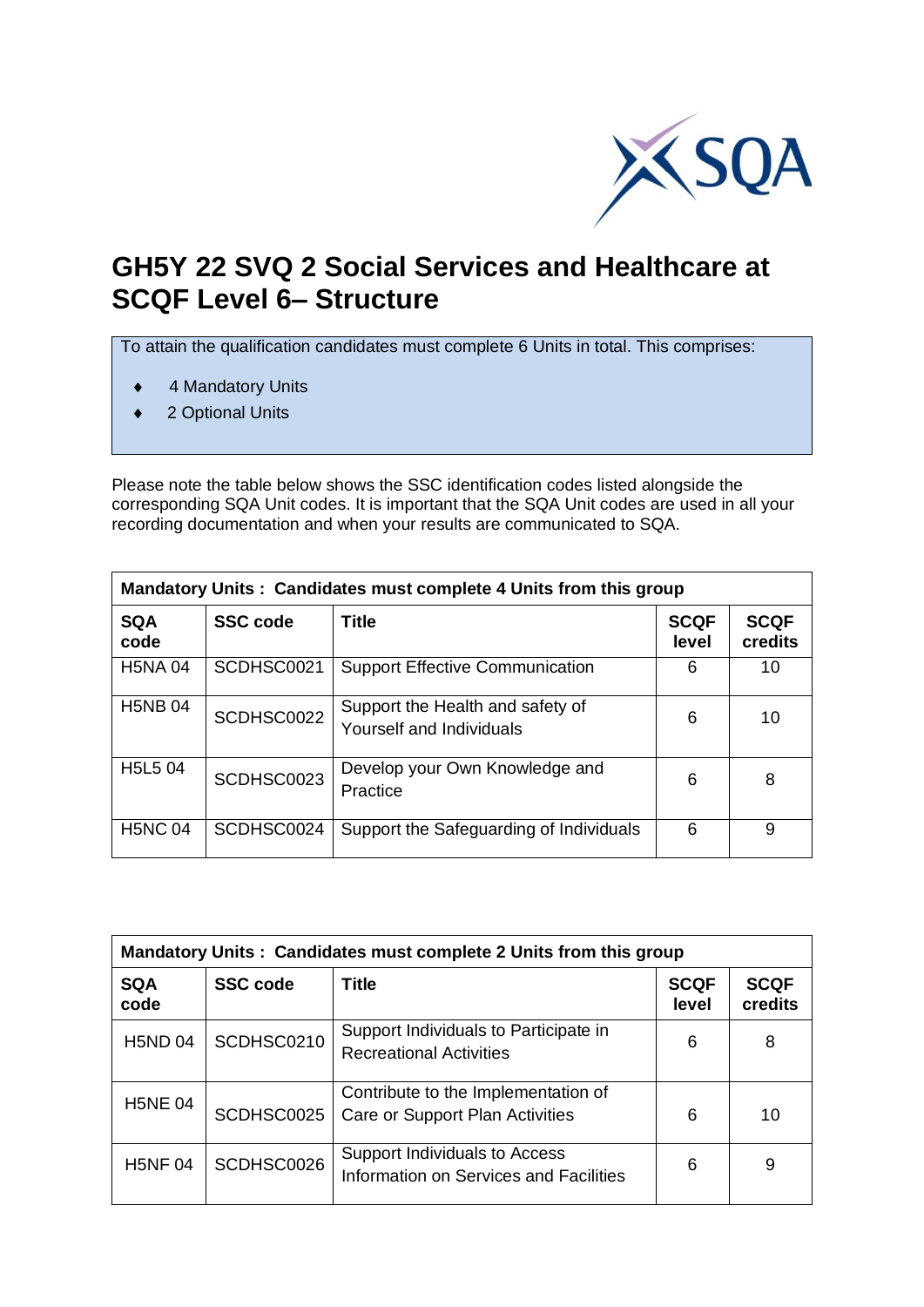| <b>H5NG 04</b> | SCDHSC0027 | Support Individuals in Their Daily Living                                                                     | 6 | 9  |
|----------------|------------|---------------------------------------------------------------------------------------------------------------|---|----|
| <b>H5NH04</b>  | SCDHSC0028 | Support Individuals to Make Journeys                                                                          | 6 | 8  |
| <b>H5NK04</b>  | SCDHSC0029 | Support Individuals to Meet Their<br>Domestic and Personal Needs                                              | 6 | 9  |
| <b>H5NL 04</b> | SCDHSC0211 | Support Individuals to Take Part in<br><b>Development Activities</b>                                          | 6 | 8  |
| <b>H5NM04</b>  | SCDHSC0212 | Support Individuals During Therapy<br><b>Sessions</b>                                                         | 6 | 10 |
| <b>H5NN 04</b> | SCDHSC0213 | Provide Food and Drink to Promote<br>Individuals' Health and Well-being                                       | 6 | 8  |
| <b>H5NP 04</b> | SCDHSC0214 | Support Individuals to Eat and Drink                                                                          | 6 | 9  |
| <b>H5NR04</b>  | SCDHSC0215 | Help Individuals to Maintain Mobility                                                                         | 6 | 10 |
| <b>H5NS 04</b> | SCDHSC0216 | Help Address the Physical Comfort<br><b>Needs of Individuals</b>                                              | 6 | 9  |
| DK94 04        | SFHCHS5    | Undertake agreed Pressure Area Care                                                                           | 5 | 10 |
| <b>H5NT04</b>  | SCDHSC0218 | Support Individuals with Their Personal<br><b>Care Needs</b>                                                  | 6 | 9  |
| <b>H5NV 04</b> | SCDHSC0219 | Support Individuals to Manage<br>Continence                                                                   | 6 | 9  |
| <b>DK9J04</b>  | SFHCHS150  | Maintain the Feet of Individuals Who<br>Have Been Assessed as Requiring Help<br><b>With General Foot Care</b> | 6 | 10 |
| <b>DL4A04</b>  | SFHCHS2    | Assist in the Administration of<br>Medication                                                                 | 6 | 10 |
| <b>H5NW04</b>  | SCDHSC0222 | Support the Rights and Well-being of<br>Individuals When They Undergo<br><b>Healthcare Procedures</b>         | 6 | 11 |
| <b>H5NX 04</b> | SCDHSC0223 | Contribute to Moving and Positioning<br>Individuals                                                           | 6 | 10 |
| <b>H5NY 04</b> | SCDHSC0224 | Monitor the Condition of Individuals                                                                          | 6 | 10 |
| H5P0 04        | SCDHSC0225 | Support Individuals to Carry out Their<br>Own Healthcare and Monitoring<br>Procedures                         | 6 | 10 |
| H5P1 04        | SCDHSC0226 | Support Individuals Who Are Distressed                                                                        | 6 | 10 |